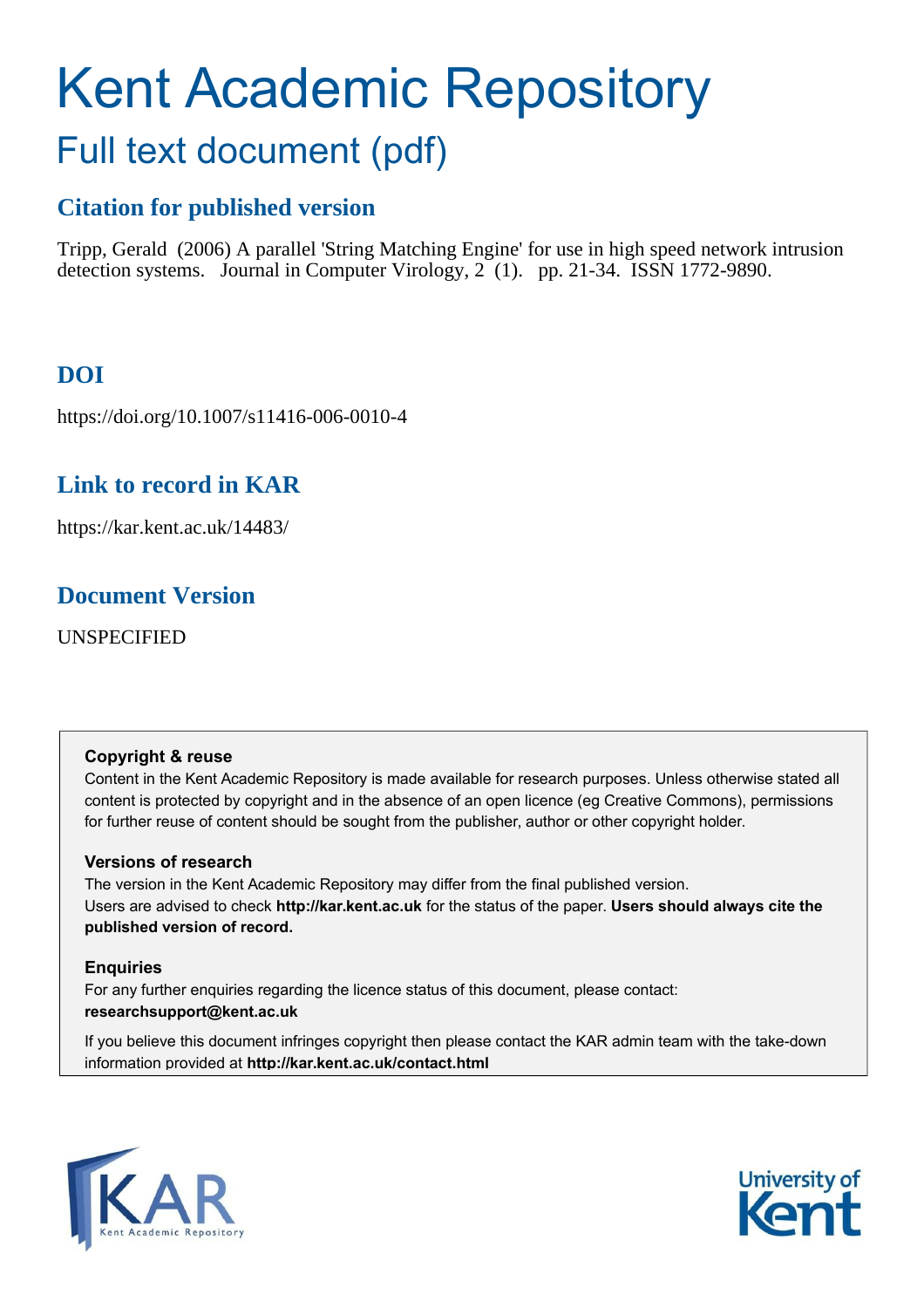## **A parallel 'String Matching Engine' for use in high speed network intrusion detection systems.**

#### *Gerald Tripp*

*University of Kent* 

## **About Author**

*Gerald Tripp is a Lecturer in Computer Science at the University of Kent. Contact Details: The Computing Laboratory, University of Kent, Canterbury, Kent, CT2 7NF, UK, phone +44 1227 827566, fax +44 1227 762811, e-mail G.E.W.Tripp@kent.ac.uk* 

## **Keywords**

*Security, intrusion detection, finite state machine, string matching, high speed networks.*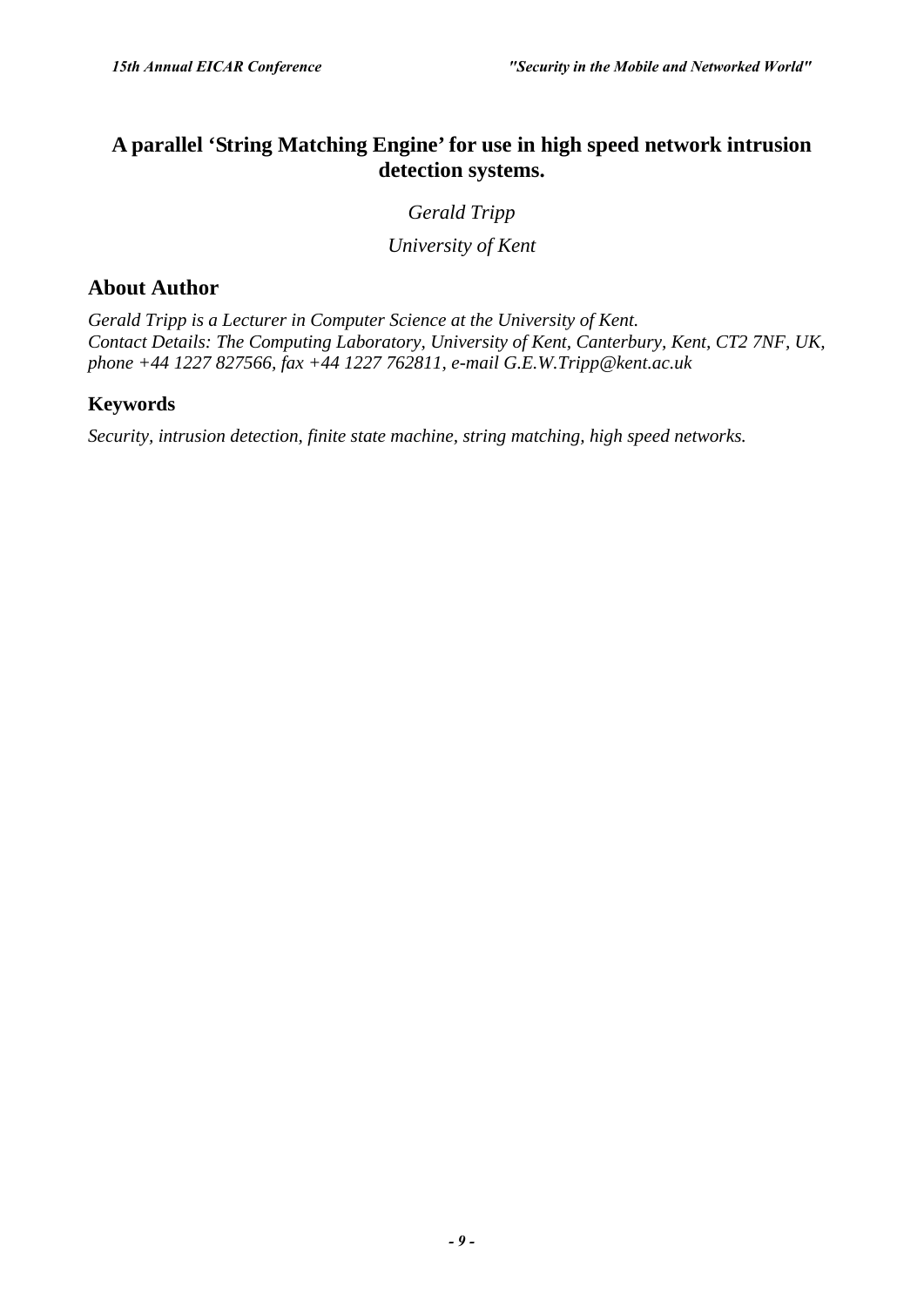## **A parallel 'String Matching Engine' for use in high speed network intrusion detection systems.**

## **Abstract**

*This paper describes a finite state machine approach to string matching for an intrusion detection system. To obtain high performance, we typically need to be able to operate on input data that is several bytes wide. However, finite state machine designs become more complex when operating on large input data words, partly because of needing to match the starts and ends of a string that may occur part way through an input data word.* 

*Here we use finite state machines that each operate on only a single byte wide data input. We then provide a separate finite state machine for each byte wide data path from a multi-byte wide input data word. By splitting the search strings into multiple interleaved substrings and by combining the outputs from the individual finite state machines in an appropriate way we can perform string matching in parallel across multiple finite state machines.* 

*A hardware design for a parallel string matching engine has been generated, built for implementation in a Xilinx Field Programmable Gate Array and tested by simulation. The design is capable of operating at a search rate of 4.7 Gbps with a 32-bit input word size.* 

## **Introduction**

Network intrusion detection consists of monitoring computer networks for various types of security attack. This can be network wide monitoring (network based) or it can be at each individual host computer in the system (host based). Basic network security is provided by network firewalls, which act as an intermediary between the Internet and a local network – these filter network traffic on the basis of header fields in the packets such as the source and destination IP address and TCP port numbers. This type of filtering is good at blocking a large proportion of unwanted incoming traffic. However, some network attacks may be targeted at machines such as web and mail servers that need to be visible through the firewall. In this case, it may be necessary to look inside each incoming data packet to determine whether it represents a potential threat. We may then wish to block that traffic (intrusion prevention) or be able to generate an alert that potentially malicious traffic is present (intrusion detection). The problem is that we may have no particular field to examine inside the packet, and may need to search the entire packet. This is the standard technique that we use for intrusion detection: we first look at the header fields of the packet to see if the packet is potentially of interest and if so we then search the content of the packet for one or more related intrusion detection 'signatures'. These signatures are short search strings which are chosen as representing a high probability of an attack occurring when present, whilst having a low probability of occurring otherwise.

A lot of current intrusion detection systems are software based, the most well known example probably being Snort (Roesch, 1999). Software solutions can however have problems when presented with a high network load. One solution can be to use host based intrusion detection and to require each computer to perform its own intrusion detection. This however can be targeted by denial of service attacks to put the intrusion detection software on individual machines under heavy load. Host based solutions are also only possible if we are able to add intrusion detection software to each host system, and this may not be the case with some embedded systems.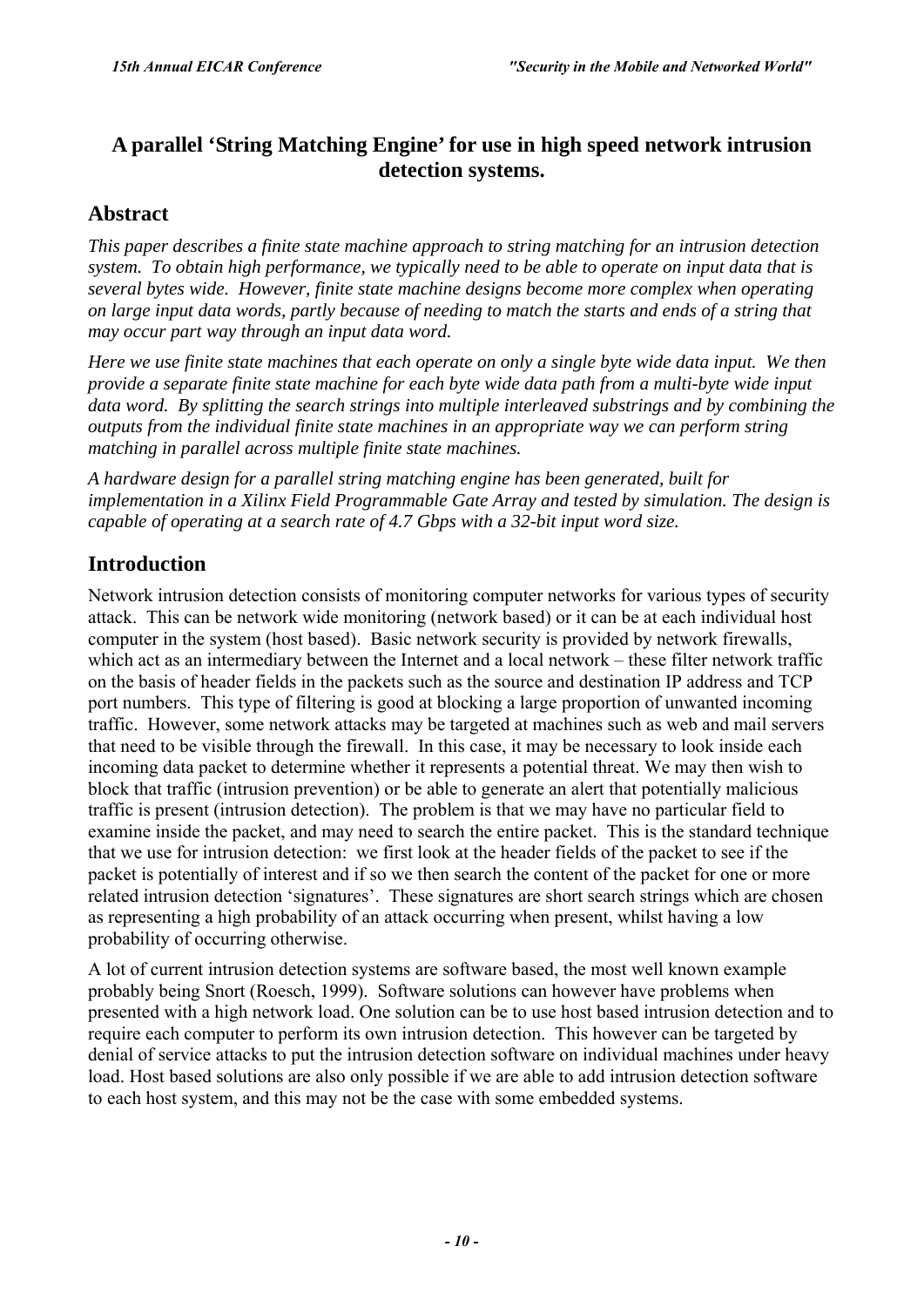#### **Summary of this paper**

This paper looks at the string matching part of intrusion detection and describes how it is possible to build a 'string matching engine' for implementation in a Field Programmable Gate Array (FPGA) that uses fine grained parallelism to improve its search rate. The method used is to operate on a multi byte input data word and to partition the matching operation between a set of Finite State Machines (FSMs), each of which processes one of the byte streams from a multi-byte wide network input and looks for parts of the search string. The results from these multiple FSMs are then combined in a particular way so as to determine whether a string has been matched across all the FSMs.

The next section describes the background and outlines some of the related work in this field. The following section describes the operation of the parallel string matching system proposed in this paper. The software section gives the results of processing multiple search strings and the resource requirements for various string set sizes and implementation options. The next section gives details of a hardware design for a string matching engine and its performance and resource requirements. The final section gives conclusions and ideas for further work.

## **Discussion**

A lot of existing intrusion detection systems are software based, the most well known example probably being Snort (Roesch, 1999). Many improvements have been made to Snort by optimising the order in which data is compared. Work by (Kruegel & Toth, 2003) uses rule clustering and is implemented as a modified snort rule engine. This uses decision trees to reduce the number of comparisons made against incoming network data and uses a multiple string matching algorithm based on the work by (Fisk & Varghese, 2001).

A paper by (Abbes, Bouhoula & Rusinowitch, 2004) describes a system using a decision tree in conjunction with protocol analysis. The protocol analysis uses a specification file for the protocol being monitored and performs 'Aho-Corasick' (Aho & Corasick, 1975) string matching on only the appropriate parts of the data stream. This technique reduces the overall workload and also reduces the number of false positives as compared with performing matching on the entire data packet or using simple offset and depth constraints.

Work by (Paul, 2004) looks at distributed firewalls and implements stateful packet classification spread across consecutive firewalls. This helps to spread the workload between separate machines.

It can be difficult to perform intrusion detection in software at high network traffic rates and hardware solutions may be required. Software solutions being essentially sequential also suffer from performance problems as we increase the number of rules; (Cho & Mangione-Smith, 2004) state that a software system with 500 rules may have difficulty in sustaining a throughput of 100 Mbps. Hardware solutions have different limitations; we can often increase the number of rules without affecting throughput because of the use of parallelism  $-$  the cost of increasing the number of rules may be an increase in hardware resource utilisation instead.

#### **Overview of existing solutions**

A number of hardware based string matching systems for intrusion detection have been described in the literature; an overview of some of the techniques is given below.

A product called ClassiPi from PMC-Sierra is described by (Iyer, Kompella & Shelat, 2001), this is a classification engine and implemented as an application specific integrated circuit (ASIC). This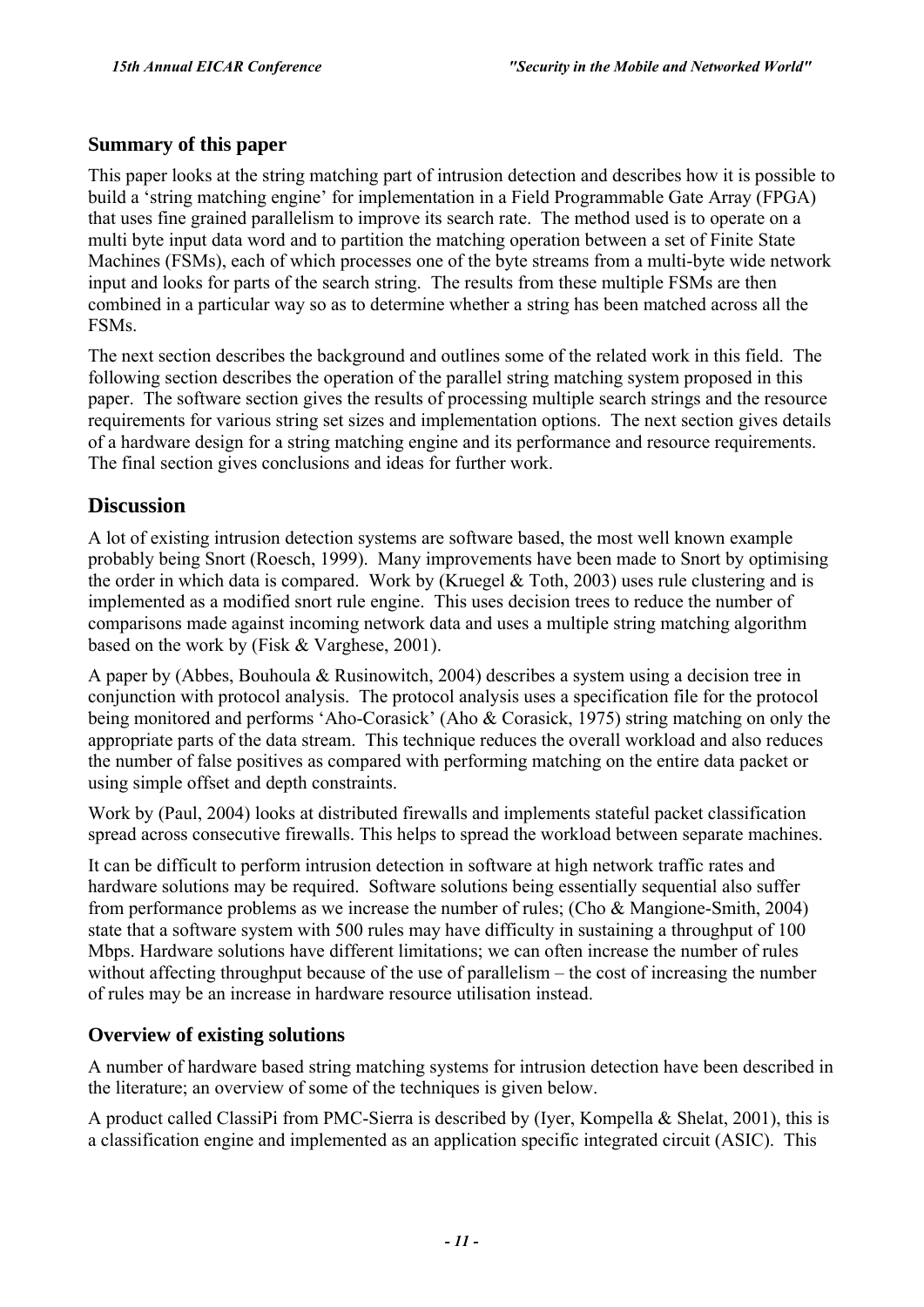device allows software-like algorithms to be used for various packet classification and packet inspection operations, including the use of regular expressions to search the contents of packets.

Work by (Attig & Lockwood, 2005) uses Bloom filters to perform string searching. Bloom filters provide an efficient method to perform searching for a large number of strings in parallel, but suffer from the disadvantage of producing false positive matches. Attig and Lockwood show that Bloom filters can be used as a very efficient front end to remove the bulk of the network traffic that is known to be benign before input into a conventional software intrusion detection system.

(Cho et.al., 2004) describe a system that uses multiple matching systems, each of which will search incoming network data for a set of distinct string 'prefixes'. For each possible string prefix, their system will lookup the remaining part of the string that must be compared sequentially against the incoming data to determine whether that string is actually present. Multiple strings with identical prefixes need to be distributed between different matching systems.

An interesting approach is taken by (Baker & Prasanna, 2004), who have a series of input comparators for each data byte of interest – the output of these comparators each feed into a pipeline of flip-flops. Strings can be identified by the use of an AND function that looks for all the required data bytes for a string in the appropriate positions within the pipeline. They show that this can be extended to operate with multi-byte input data by the use of multiple sets of pipelines and looking for strings across the set of pipelines at all byte alignments.

## **Finite state machine approaches**

A number of systems have been designed that use Finite State Machines (FSM) to perform the searching – most of these use a Deterministic Finite Automata (DFA) to implement string matching. This type of FSM has sets of states, inputs and outputs; the FSM can be in one of its states and there is a mapping between each pair of current state and input to the next state and output. When used in string matching, we use the FSM state to define how much of a string we have matched so far.

The approaches taken by (Sugawara, Inaba & Hiraki, 2004) and by (Tripp, 2005) is to first compress multi-byte input data into a number of different patterns that are of interest and then to use DFAs to perform string matching several bytes at a time. (Moscola, Lockwood, Loui & Pachos, 2003) convert regular expressions into DFA that operate one byte at a time and show that this can be used to perform matching for standard spam-assassin rules without creating too many DFA states.

A different approach is taken by (Franklin, Carver & Hutchings, 2002), who implement Nondeterministic Finite Automata (NFA) in hardware to perform matching of strings from the Snort rule set, this approach first being proposed by (Sidhu & Prasanna, 2001). This was extended by (Clark & Schimmel, 2004) to operate with multi byte input data.

The text by (Hopcroft, Motwani & Ullman, 2001) gives a comprehensive coverage of Deterministic and Non-deterministic Finite Automata.

## **String matching algorithms**

There are many string matching algorithms described in the literature, most of which were originally devised for software implementation. A hardware implementation has slightly different requirements than that for a software implementation and may well need to be less complex. For efficiency it is more common to build systems that work on a stream of data, rather than providing random access to the contents of a buffer; ideally we would like the string matching to operate at a deterministic rate to avoid the need for buffering.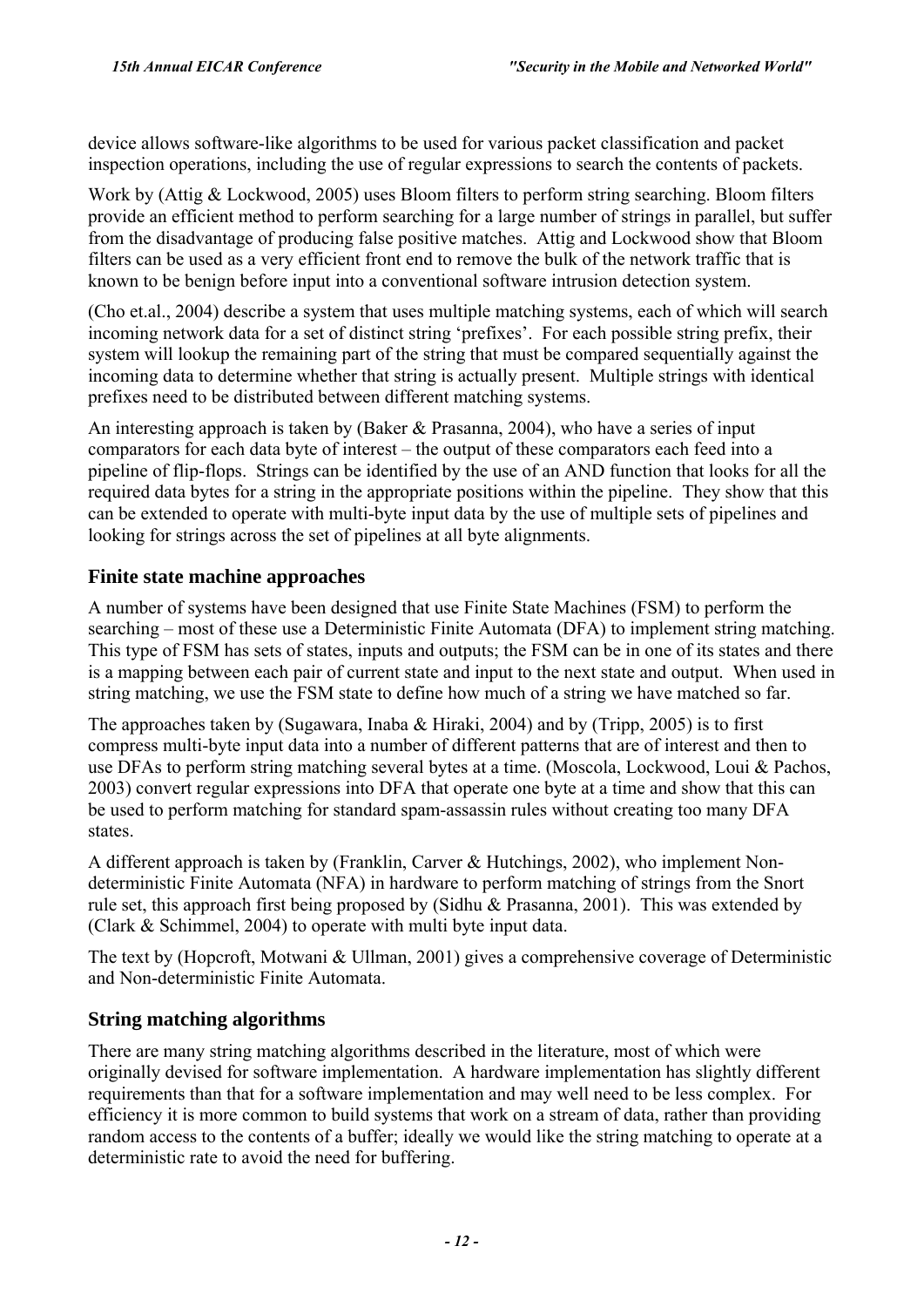The fastest method of matching strings is considered to be the Boyer-Moore algorithm (Boyer & Moore, 1977) and its successors. This performs string matching on a 'right to left' basis and skips forward on a mismatch. This gives an average performance that is usually sub-linear, but a worst case performance that may require us to look at some input bytes many times.

The 'Knuth Morris Pratt' (KMP) algorithm (Knuth, Morris & Pratt, 1977), performs matching on a left to right basis and on mismatch will use the longest partial match as a starting point for further matching. The algorithm can be adapted to operate at deterministic data rate and not re-examine input data on a mismatch.

The Aho-Corasick algorithm (Aho et.al., 1975) matches several strings at the same time. This works by constructing a trie containing the various strings and this is traversed as the data arrives. As with KMP, this can also be modified to operate at a deterministic rate only looking at each input data item once.

Both KMP and Aho-Corasick can be implemented by creating a FSM that operates at one input data item per clock cycle and are therefore ideal for hardware implementation. A common method of implementation for both these algorithms uses a maximum FSM size of an initial state and one state per search character (in one or all strings). When using Aho-Corasick, we would have fewer states when common prefixes of search strings enable us to share a FSM state. The state transition information in both cases will vary in complexity determined by whether on mismatch of a partly matched string there exists a suffix of the data matched that forms a smaller partial match of that string (or another).

# **Parallel string matching**

From the work presented by (Sugawara et.al., 2004) and (Tripp, 2005), we can see that high performance can be obtained by creating a FSM that will match multiple bytes in the same clock cycle. However this has the overhead of compressing the input data so as to present a small input word to the FSM. A second issue is that the start and ends of strings have a high chance of appearing part way through an input data word, so we may need to match parts of the start and end of a string with 'wild card' characters.

It is far easier to match data from an 8-bit input bus, but this does not give such good throughput. The solution proposed here is to use multiple finite state machines in parallel to process the input data. Course grained parallel FSM solutions have already been implemented, such as the work described by (Moscola et.al., 2003), where input packets are allocated to a number of content scanners on a round robin basis. We propose a fine-grained from of parallelism, where multiple finite state machines process each packet in parallel.

## **Parallel finite state machines**

The approach we take here is to provide a finite state machine for each byte stream from a multibyte input data word. If we have a w-byte wide input word, then we can use *w* separate finite state machines, each of which are looking for all  $w$  instances of the 'substrings' made up from a w-way interleave from the search string. An example of such a system is shown in Figure 1.

A related, but different, approach is taken by (Tan & Sherwood, 2005) who use multiple FSMs running in parallel to match a sequence of bits, with each FSM matching a particular bit position from the input data.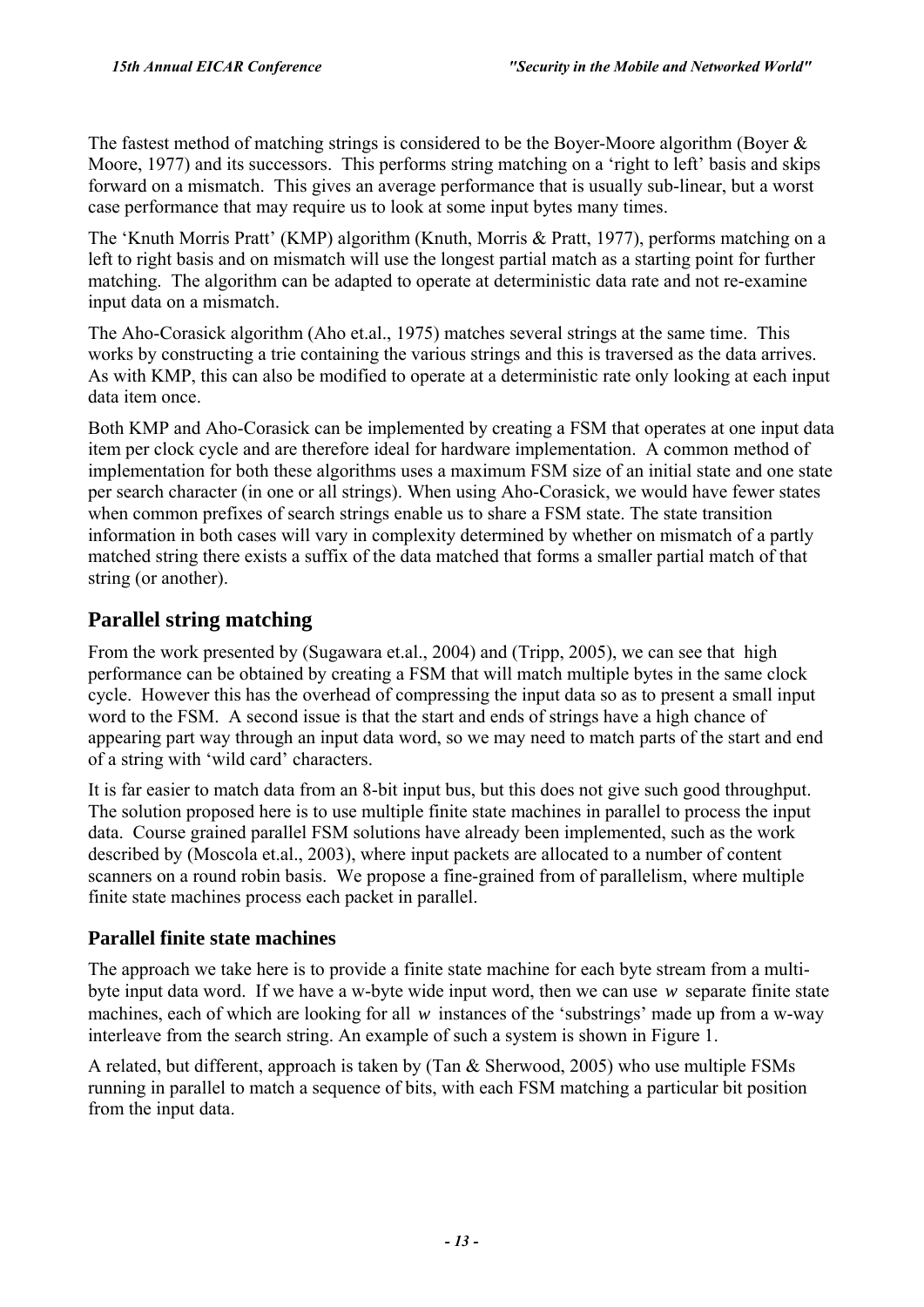

**Figure 1 - Matching Interleaved substrings.** 

All *w* instances of our FSM are identical, and each will be looking for all *w* substrings. Each FSM has a w-bit Boolean 'match vector' output to specify the sub-strings matched in any clock cycle. If we find all *w* substrings appearing in an appropriate order across all *w* finite state machines at the correct time, then we will have found our search string. We can see an example of a set of substrings of a given search string when  $w = 4$  in Figure 2.

```
Word size = 4Search string = "the-cat-sat-on-the-mat" 
Substring 0 = " e t t - - " = "ett--"
Substring 1 = \cdots - - \cdots \cdots \cdots = \cdots--tm"
Substring 2 = "t c s o h a " = "tcsoha"
Substring 3 = " h a a n e t'' = "haanet"
 (The substrings are sorted by the order of completion, the reason for which will be explained 
below.)
```
#### **Figure 2 - Interleaved substrings.**

By sorting our substrings on the basis of the order of completion of the match, we have a sequence in byte terms of *w* consecutive substring matches. However, we are processing our data on the basis of a w-byte input word. The string may be aligned in one of *w* different ways, with the last *w* bytes occurring in one or two input data words – the occurrence of each of the last *w* bytes of the search string relate to the instant when each of the related substring matches will occur. We define here an alignment of *c* as meaning that of the last *w* bytes of the search string, *c* of these will occur in one input word, followed by  $(w-c)$  in the following input word, where:  $0 \le c < w$ .

Byte stream  $\bar{x}$  is being monitored by finite state machine  $\bar{x}$ . Each of the finite state machines is searching for all *w* substrings, and has a Boolean 'match' output for each substring *y*. Thus we have a group of  $w^2$  FSM outputs:  $O_{x,y}$  where  $0 \le x < w$  and  $0 \le y < w$ , relating to whether FSM  $x$ has detected substring *y* in the current clock cycle. We are also interested in whether string matches occurred in the previous clock cycle, and  $O'_{xy}$  is a delayed (pipelined) copy of  $O_{xy}$  from the previous clock cycle.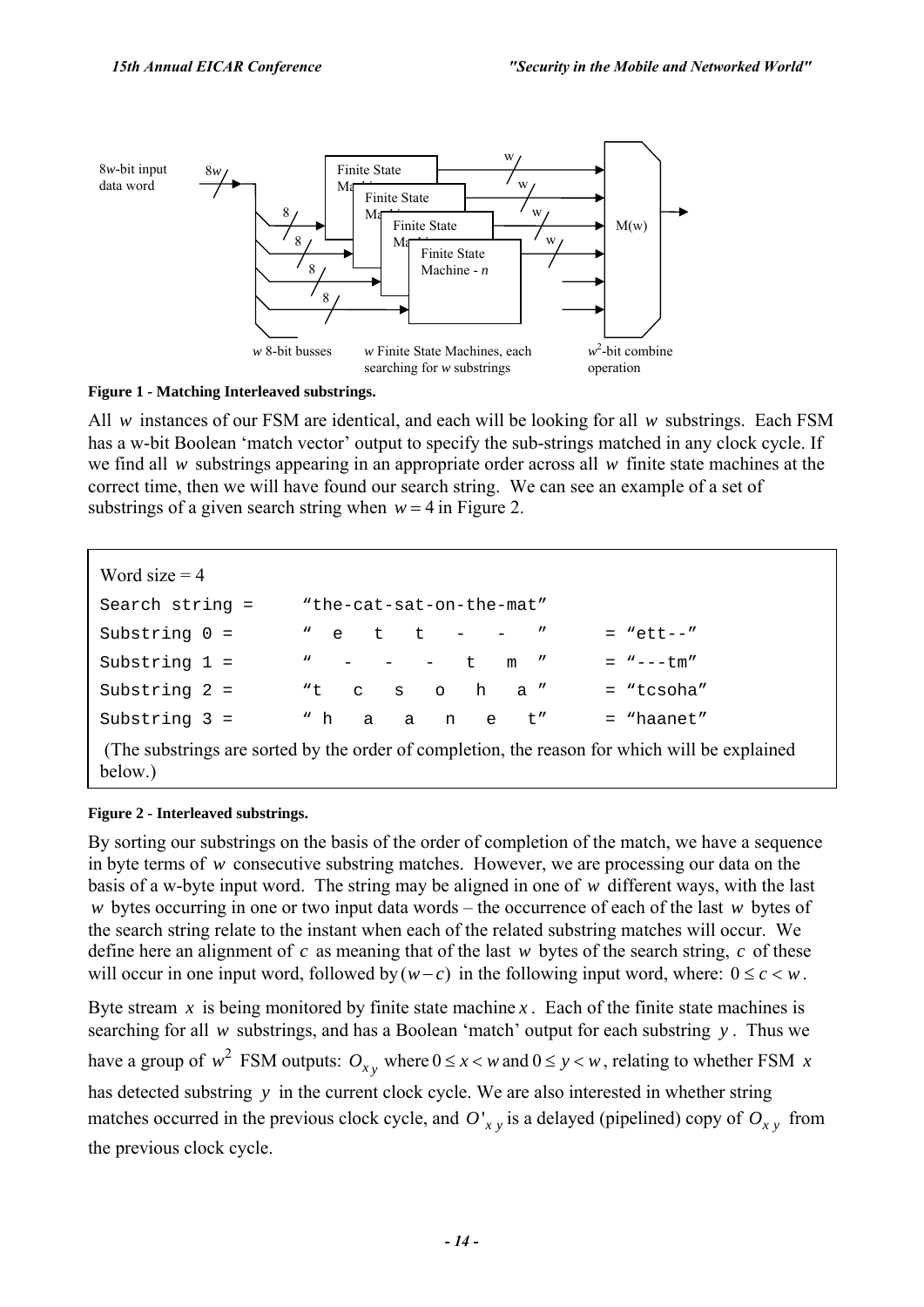Taking the case where  $w = 4$  and  $c = 1$  for the string in Figure 2, we have the alignment shown in Table 1.

|            |   | Input word |       |       |       |                  |             |  |
|------------|---|------------|-------|-------|-------|------------------|-------------|--|
|            |   | $n-5$      | $n-4$ | $n-3$ | $n-2$ | $n-1$            | n           |  |
| Input Byte |   |            |       |       |       |                  | $\ast$<br>m |  |
|            |   |            | c     | S     | Ω     | n                | $*_2$<br>a  |  |
|            | C | n          | a     | a     | n     | e                | $*$ ,       |  |
|            |   | e          |       |       |       | $*$ <sub>0</sub> |             |  |

<sup>\*</sup>s indicates when a match occurs for substring S.

#### **Table 1 - String match at alignment c=1.**

We define  $M_c(w)$  as being a Boolean operation specifying whether a match occurs at alignment *c*, in a system with a word size w. In our example above, we have  $c = 1$  and  $w = 4$ ; we can see from Table 1, that  $M_1(4)$  is as shown in Equation 1.

 $M_1(4) = O'_{3,0} \cdot O_{0,1} \cdot O_{1,2} \cdot O_{2,3}$ 

#### **Equation 1 - Match occurs at alignment c=1, for word size w=4.**

This follows a very simple pattern, and we can produce a general formula for  $M_c(w)$ . Our complete string match is then defined as  $M(w)$  which determines whether the match occurs at any of the *w* possible alignments. This is shown in Equation 2.

$$
M_c(w) = \bigwedge_{i=0}^{w-1} \text{if } (i \ge c) \text{ then } (O_{(i-c)i}) \text{ else } (O'_{(i+w-c)i})
$$
  

$$
M(w) = \bigvee_{c=0}^{w-1} M_c(w) = \bigvee_{c=0}^{w-1} \left( \bigwedge_{i=0}^{w-1} \text{if } (i \ge c) \text{ then } (O_{(i-c) i}) \text{ else } (O'_{(i+w-c) i}) \right)
$$

#### **Equation 2 – The Combine operation.**

(Note that in Equation 2, we use  $\vee$  and  $\wedge$  to represent the Boolean 'inclusive-or summation' and 'and product' respectively.)

The combine operation  $M(w)$  is independent of the search string and can be implemented as a

fixed logic function for a given value of *w*. We also need  $\sum$ − =  $w-1$ 1 *x x* D-type flip flops to generate the

delayed versions of some of the inputs. As an example, the combine operation required for a system with a word size of 4 bytes is shown in Equation 3.

$$
M(4) = O_{00}.O_{11}.O_{22}.O_{33} + O'_{30}.O_{01}.O_{12}.O_{23} + O'_{20}.O'_{31}.O_{02}.O_{13} + O'_{10}.O'_{21}.O'_{32}.O_{03}
$$

#### **Equation 3 – Combine operation for a 4-byte word.**

This requires four 4-input 'and' gates, one 4-input 'or' gate and six D-type Flip-flops.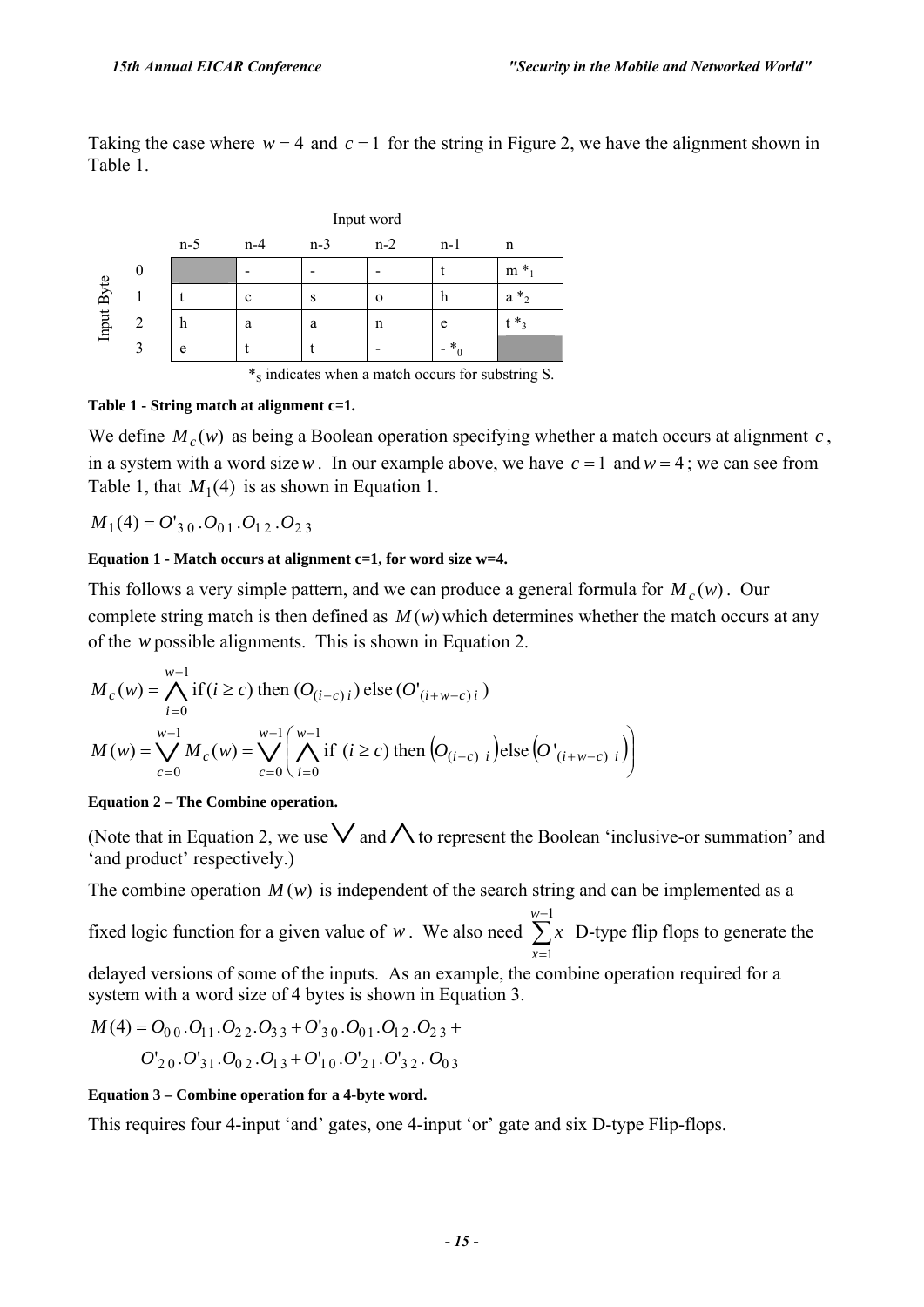In terms of overall complexity, the move from a standard byte-wide Aho-Corasick multi-string matching system to the technique described here requires us to replace a single FSM with *w* instances of a new FSM for matching sub-strings and one instance of the combine operation described above. The new FSM will have a similar number of states to the original, but will require a factor of *w* increase in the number of match outputs. Actual resource utilisation will depend on many parameters relating to the FSM implementation as will be shown later. The resources required for the combine operation are trivial for small values of  $w$  – but will grow rapidly in size with *w* as it implements a  $w^2$  input Boolean function.

## **Implementation**

Each FSM has to be able to match multiple substrings, and this can be done using the Aho-Corasick multiple string matching algorithm. As we are using a multiple string matching algorithm we can actually use each FSM to search for the substrings for several different search strings.

The method used here for the FSM implementation is table based  $-$  the reason for taking this approach is that we are able to have a fixed core of logic for any FSM (of a given size) and we determine the operation performed by the FSM by specifying the contents of the FSM table. The state transition table for such a FSM is very redundant, and this can be implemented using the type of FSM implementation described by (Sugawara et.al., 2004), as shown in Figure 3.





The algorithm by (Sugawara et.al., 2004) works on the basis that for a given input value *i* , a large proportion of transition table entries for current state *s* will be the same as for the IDLE (or initial) state. The algorithm uses a default table that contains table entries for all input values of *i* in the IDLE state. All we need in addition to this are the entries from the full state transition table that differ to the entries in the default table  $-$  this difference table is typically very sparse.

Table 2 gives an example of a simple FSM that searches for the single string "abcabc". The input is a numerical value that relates to the character shown in brackets. The state represents the portion of the search string that has been matched. The tables contain the next state for the FSM and in this example the match succeeds when the FSM is in state 6.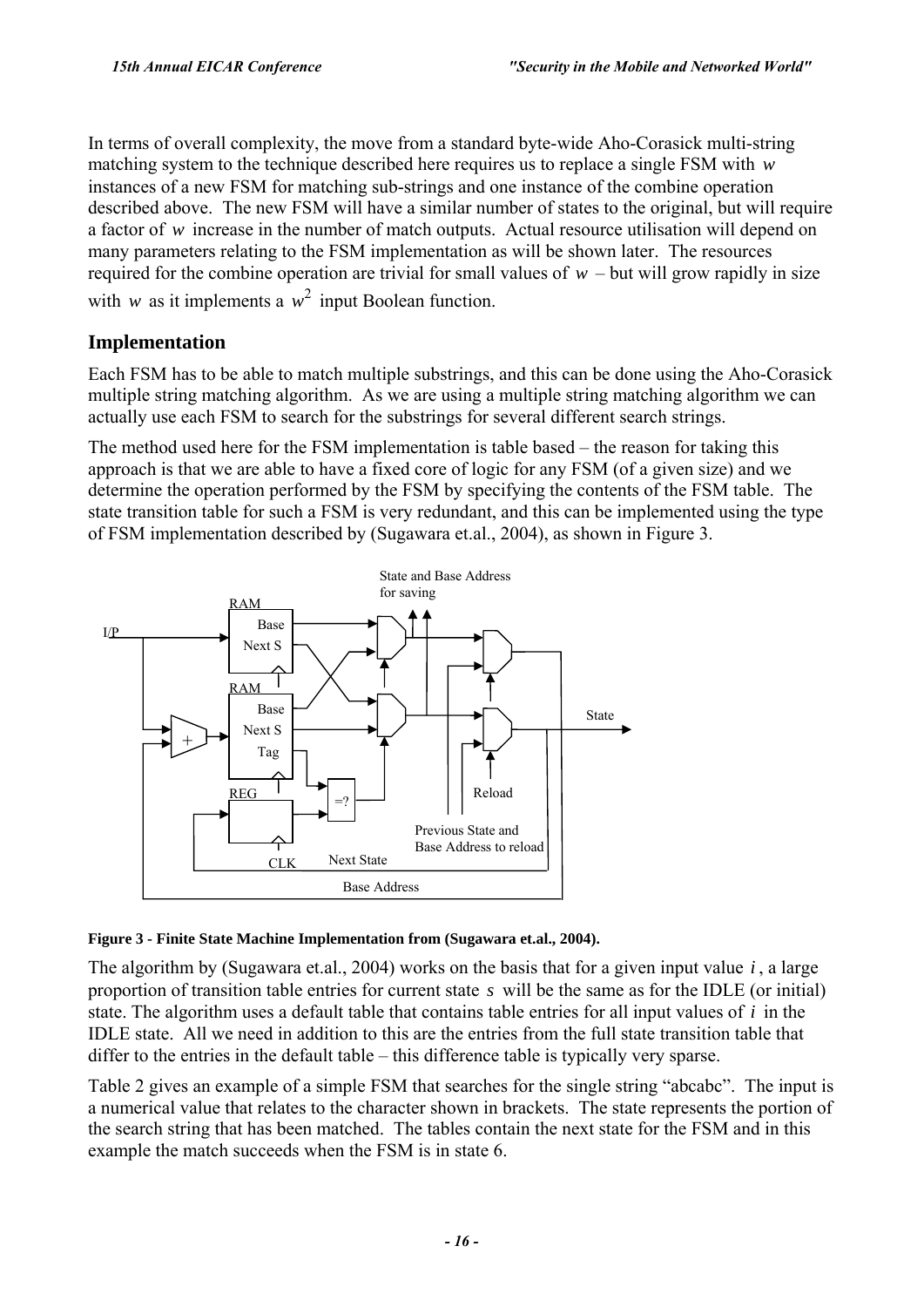

**Table 2 – Simple FSM to match search string 'abcabc'.** 

To find the next state for any current state and input, we first look in the difference table. If this does not have an entry then we use the value from the default table instead.

This difference table is decomposed into a series of state vectors, and these are packed together (overlapping) into a one-dimensional packed array  $-\alpha$  carefully avoiding any collisions between active entries. Each entry in the packed array is tagged with the current state it belongs to. To retrieve an entry from the packed array we need to know the base address of the state vector for the current state in the packed array and then use the current input as an offset from that point. If the entry fetched from the array has a tag that is equal to the current state, then we have found a valid difference table entry  $-$  if not, there is no entry for the current state and input in the packed array, so we use the value from the default array for the current input.

We can see an example in Table 3 of the how the FSM in Table 2 is converted into this format. To improve performance, each entry (in both arrays) also contains the base address of the state vector in the packed array for the next state (NS).





The algorithm by (Sugawara et.al., 2004) gives a significant memory saving for large FSMs, as we avoid the use of the two dimensional arrays. It is difficult to a give a figure for the resource utilisation based on string length or number of strings, as the memory required will be determined by how well the state vectors can be fitted together into the packed array.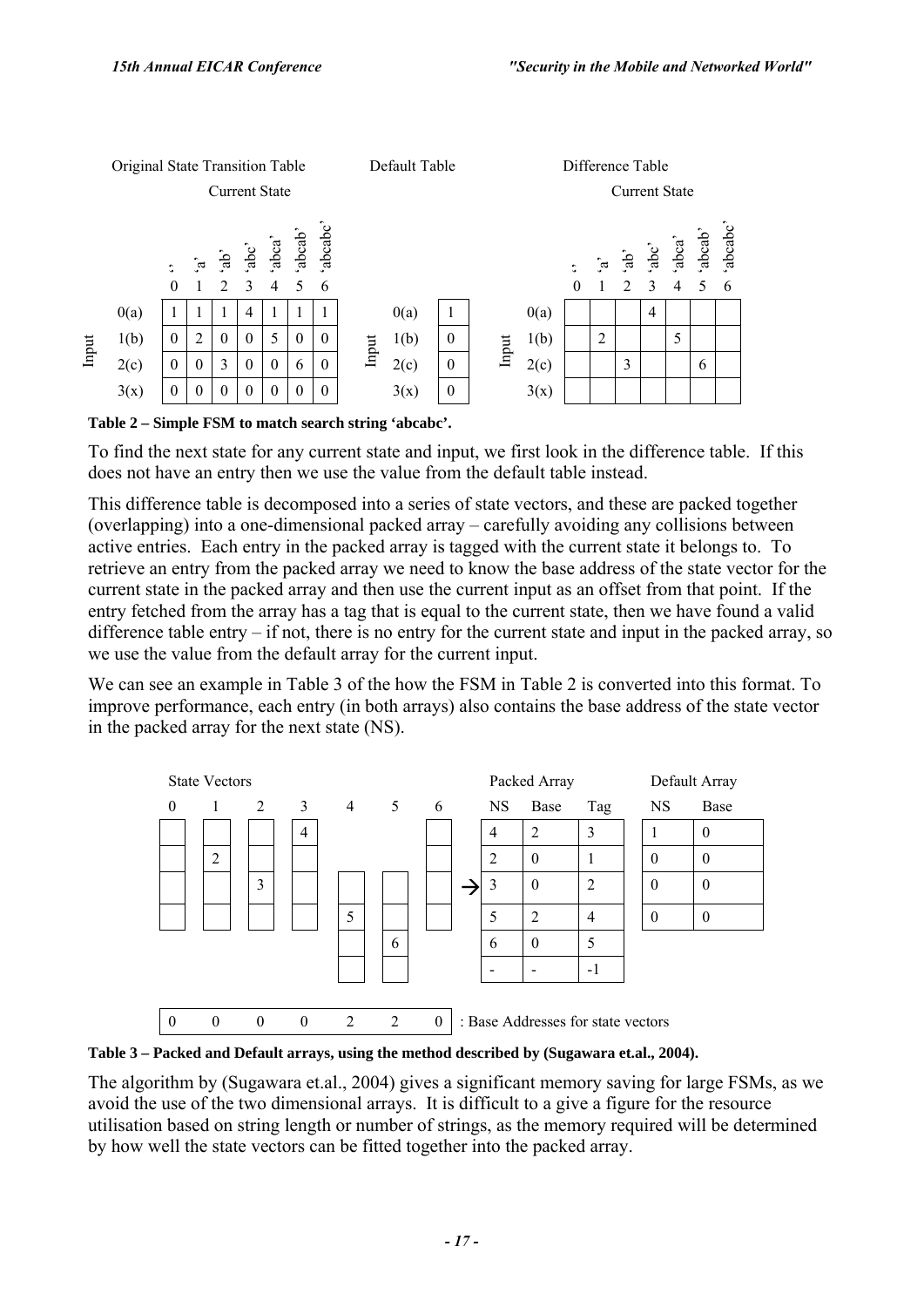### **Modifications to the FSM implementation**

For our work, the design in Figure 3 was setup to operate on one packet at a time, by providing a restore input corresponding to the IDLE state. After testing the FSM design, it was found that performance was limited by the adder carry chain used in the implementation of the  $4+1$  operation that provides the index into the packed array. On investigation, it was found that it was possible to replace the "+" operator with a "bitwise XOR" operation. This is not as efficient as it will constrain any state vector to be within a single  $2^n$  sized block of memory for a data input bus size of n-bits – in practice however it is not found to cause much reduction in efficiency, as seen later. The advantage is that it makes each bit in the address calculation independent which improves the hardware performance.

The state from each FSM is fed into a state decoder table that generates a substring match vector specifying all of the substrings that complete matching in the current state. The use of a table for this operation avoids needing to build specific logic for each string set. As strings shorter than the word size can generate a match from a subset of the FSMs, we allow one or more of its substrings to be the 'null string' which will match in any state, thus we always require a match from all FSMs irrespective of search string length.

## **Rule processing**

Rather than generating a specific piece of hardware for a given rule set, it was decided that we should identify an efficient size of 'string matching engine' and then instantiate a number of these to cover the set of strings. We will not know in advance how many strings will fit into a FSM of any particular size, as this will depend on how compact the packed array can be made. The best size of FSM will depend on a number of factors, but will relate in particular to the memory resources available in the hardware. As we don't know in advance how many strings we can fit into a given FSM, we need to take an iterative approach and try increasing numbers of strings to see how many will actually fit.

Rule sets such as those defined by snort will allow us to have content matching that is case independent. We can deal with this by allocating these strings to separate 'string matching engines' to the ones used for strings that are case dependent and pre-pending an input function that maps all upper case letter to lower case.

## **Software**

Software was written to take a set of strings and to build an Aho-Corasick trie for performing the matching. The design was optimised using standard techniques to enable the matching to be performed at a rate of one byte per clock cycle. From this, a state transition table was produced and then compressed using the technique described by (Sugawara et.al., 2004) and outlined above.

The first stage was to choose a sensible size for the FSM. The software was modified so that instead of reading in all the search strings, it stops after a certain limit of search characters had been exceeded and the memory resources required for that amount of search characters reported. This was repeated for a range of maximum numbers of search characters  $-$  the search strings being taken from a randomised order set of case dependant rules from the hogwash (Larsen & Haile, 2001) ìinsaneî rule set. The operator for the packed array index was chosen as the ADD operator.

The tests were performed for a range of input bus sizes, and the memory requirements for a single 8-bit slice are given in Figure 4. We see that the amount of memory required increases with the input bus width, as the number of substrings increases with the number of 8-bit slices.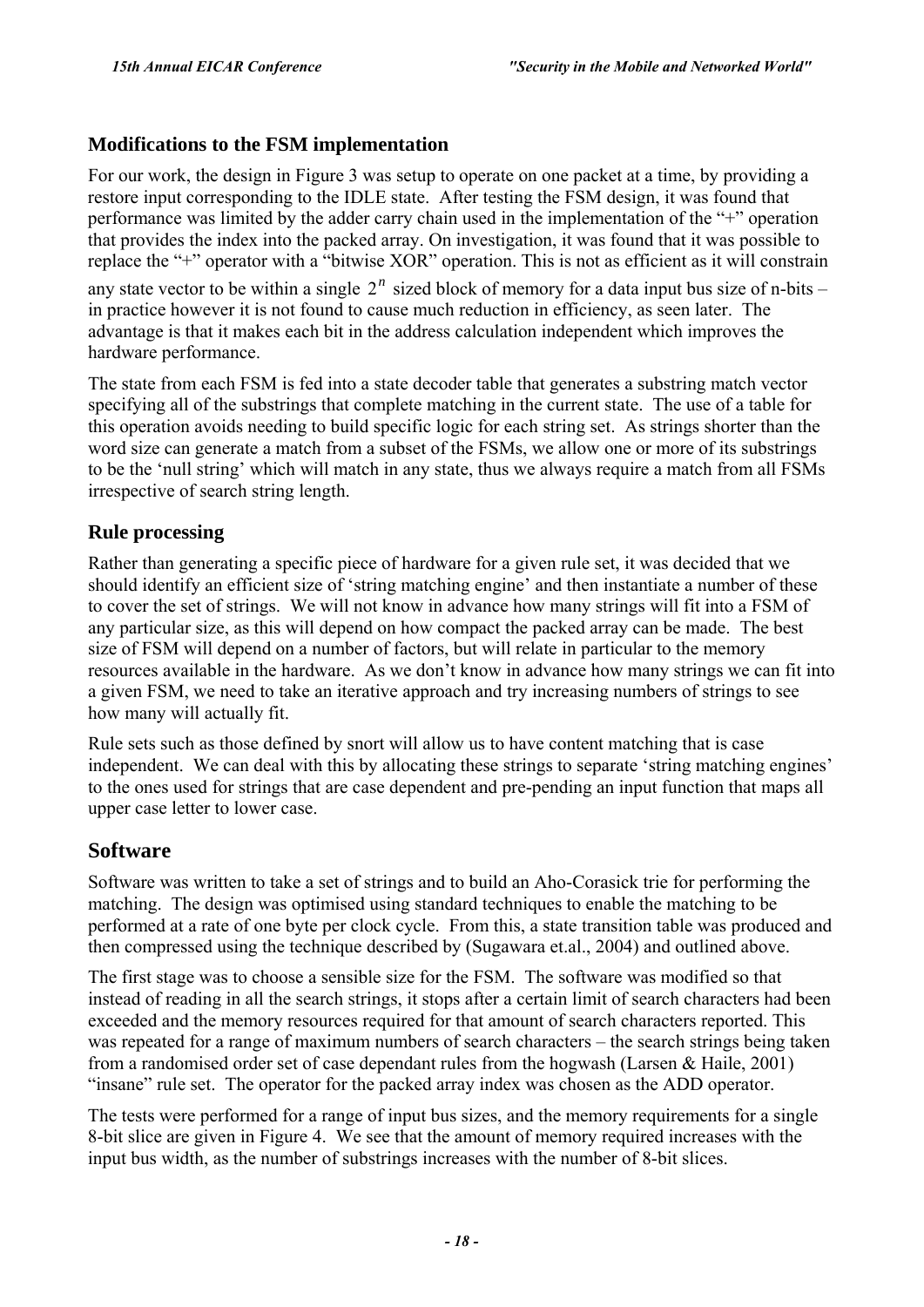

#### **Figure 4 - Memory use.**

The traces in Figure 4 are roughly linear for a range of total characters from 200 to 2000. The approximate memory requirements  $B_w$  in bits for word size *w* and character count *s* in this range are shown in Equation 4. Memory usage will of course vary with the particular set of strings chosen.

 $B_8 = 0.10s + 51$ ,  $B_{16} = 0.19s + 53$ ,  $B_{32} = 0.33s + 33$ ,  $B_{64} = 0.35s + 54$ 

#### **Equation 4 – Approximate memory use for a range of 200 to 2000 search characters.**

When we get to a word size of 64-bits, the total amount of memory required does not increase as much as expected, as there are an increasing number of short identical substrings, including null strings. Calculations here show the exact amount of memory required  $-$  in practice the memory will only be available in particular sizes, as shown later.

Interestingly, the amount of memory required per search character increases with the total amount of characters in the search strings. This is partly due to the memory requirements of the state decoder, but this effect is present even if we don't take this into account. We would expect to get some gain as we increase the number of search strings as we should have nodes within the trie shared between multiple search strings. We can see this effect in Figure 5.



**Figure 5 - FSM resources.**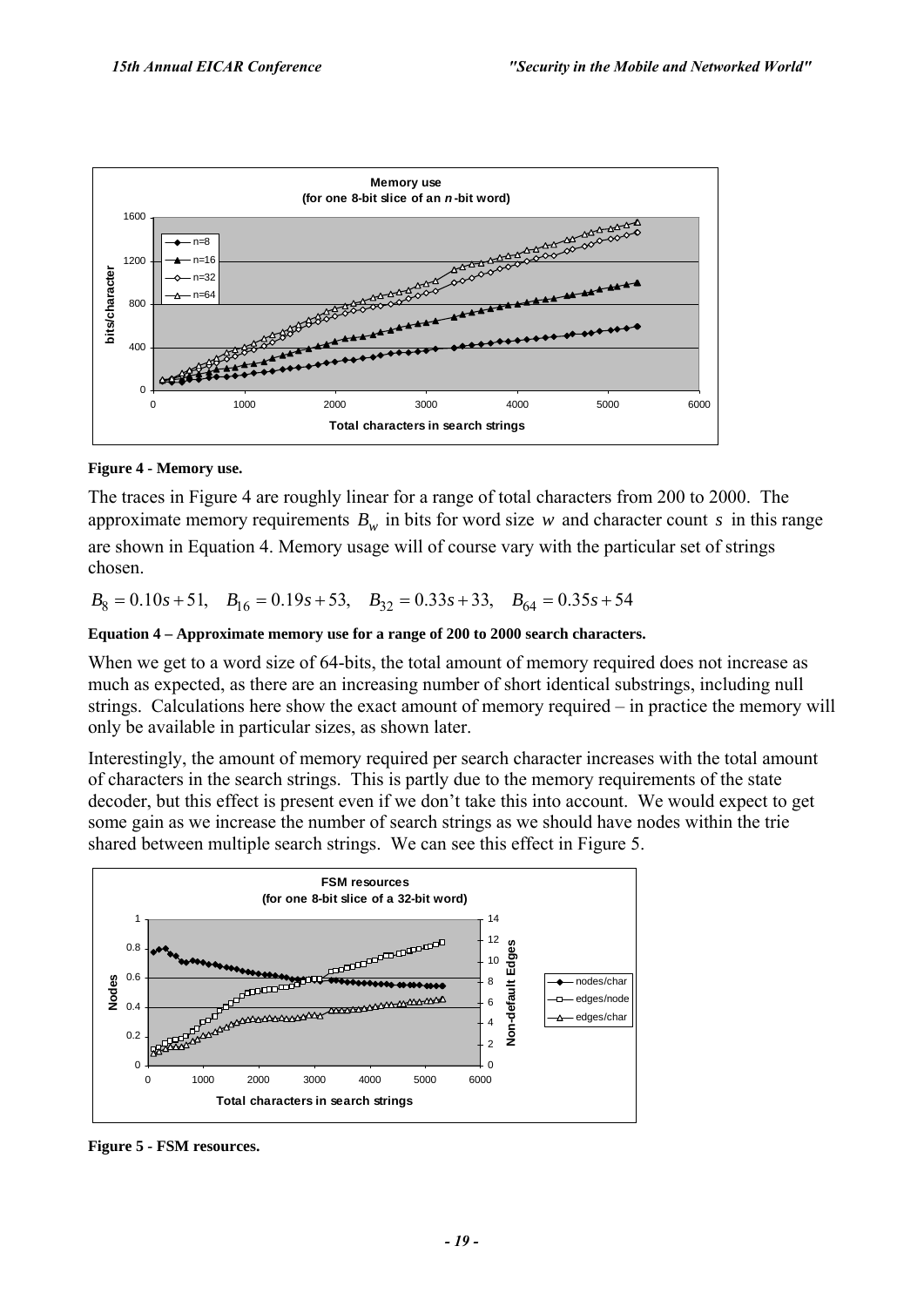The number of trie nodes per search character decreases with the total number of search characters as expected; however this effect is counteracted by the increase in the number of ënon-default edges<sup>2</sup>. The 'non-default edges' are transitions from one node to another that are recorded in the packed array and this relates to the FSM becoming more complex and there being more interconnectivity between nodes. The overall effect is that the number of non-default edges per search character increases with the number of characters. The total memory requirements for the packed array are roughly proportional to the number of non-default edges, as each 'non-default edge' will require its own entry in the packed array.

All three traces in Figure 5 are roughly linear up to a total of 1700 characters in the search strings. The approximate results in this range, for a total of *s* characters are shown in Equation 5.

 $edges/node = 3.3 \times 10^{-3} s + 0.82$  $nodes / char = 0.79 - 9 \times 10^{-5} s$ 

 $edges / char = 2.0 \times 10^{-3} s + 0.81$ 

#### **Equation 5 - Approximate resource usage for up to 1700 search characters.**

From Figure 5, it can be seen that when using this style of implementation it is not necessarily the best option to have large Aho-Corasick FSMs. The resources used appear to be lower when only a small number of strings are searched for; this however will be dependent on the sizes of memory available for the various FSM tables.

## **Determining an optimal FSM size**

The software was modified to re-run a number of tests for a fixed input word size of 32-bit, using variations of the algorithms. The tests were run for an increasing number of search strings and the total memory resources required were calculated for implementation within a Xilinx Virtex-II  $FPGA$  ("Xilinx Virtex-II", 2005) – this type of  $FPGA$  contains 18Kbit Block RAM primitives (BRAMs). As an experiment, we also test the effect of preceding each FSM input with a custom built compression table to reduce the redundancy in the input data  $-$  as shown in Figure 6.



#### **Figure 6 - One 8-bit slice of matching system.**

The tests were run with either raw or compressed input data and with either ADD or XOR used for packed array indexing. The results are shown in the left graph of Figure 7; the four traces are very close together, and an enlarged section is given (for clarity) in the right graph where the resource utilisation is the lowest.

The use of compression did not have much effect when we use a large number of strings, however with a small number of strings the memory used increased because the extra memory needed for input compression was greater than the memory saved within the FSM tables. The choice of ADD or XOR algorithms had very little effect.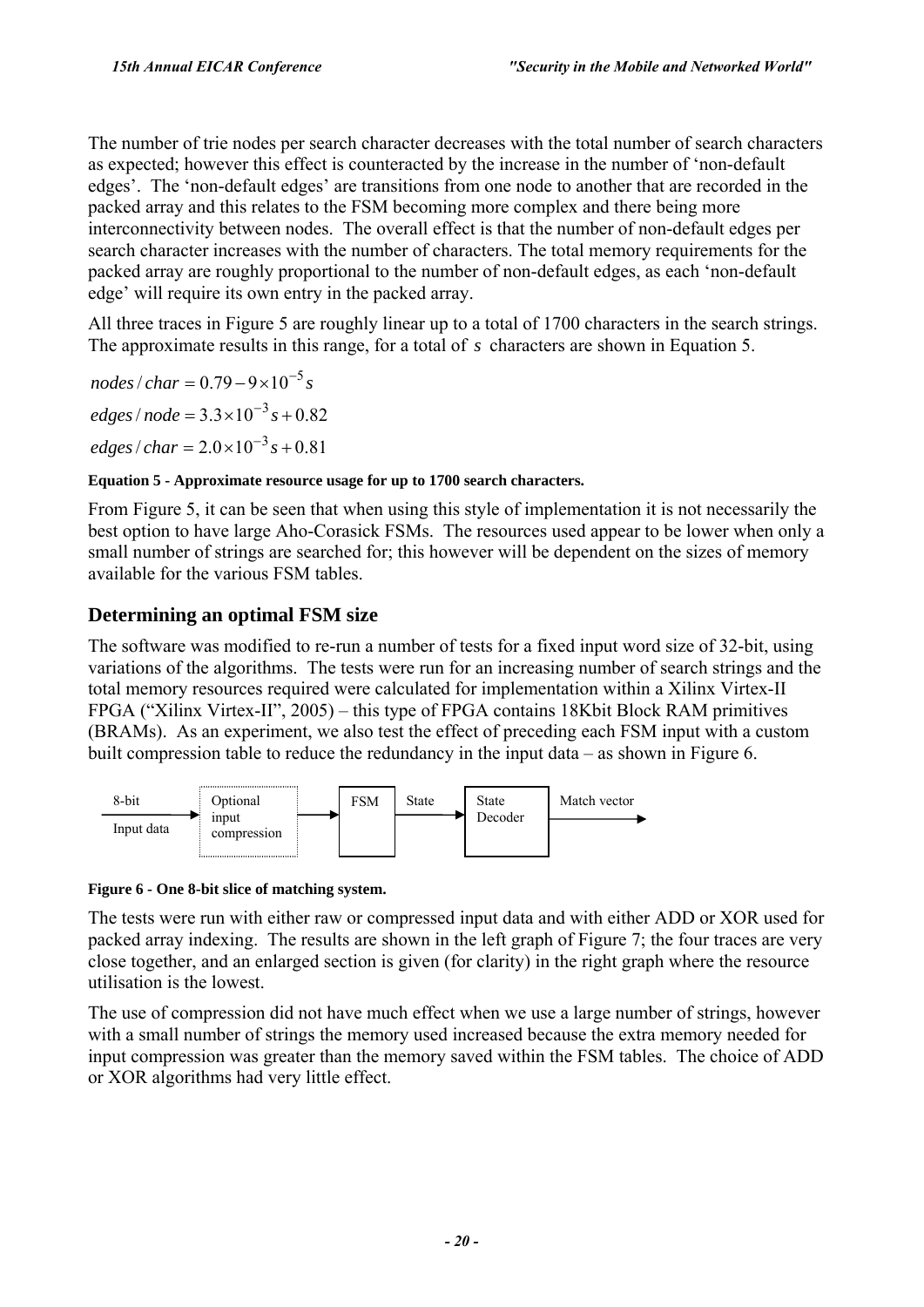

**Figure 7 - Xilinx memory use vs. the number of search characters.** 

From the results shown in Figure 7, the best option appears to be a small FSM implementation dealing with a maximum of 200-300 search characters, and which uses 3 BRAM components. The best results for each of the four algorithm combinations are shown in Table 4.

| FSM Input  | Packing Algorithm | <b>Search Strings</b> | <b>Search Characters</b> |
|------------|-------------------|-----------------------|--------------------------|
| Raw        | <b>ADD</b>        | 22                    | 275                      |
| Raw        | XOR               | 24                    | 295                      |
| Compressed | ADD               | 18                    | 234                      |
| Compressed | XOR               | 18                    | 234                      |

**Table 4 - Maximum number of search strings for a 3 BRAM implementation.** 

## **Hardware implementation**

A VHDL model was built of a 32-bit string matching engine that consisted of four 8-bit wide matching 'slices' and a unit to combine together the results  $-$  as shown in Figure 8. On the basis of the results above, a decision was made not to use input compression and to use the XOR function for indexing into the packed array for the FSM. The VHDL model was tested by simulation, the design synthesised and built for a Xilinx XC2V250-6 FPGA to determine its performance and resource utilisation. The design was also simulated "post place and route" to test the resulting FPGA design.

The parameters of the FSM design were taken from the rule processing results of the previous section. Each FSM has an 8-bit input, an 8-bit state variable and a 108-bit substring match output. (Note: The value of 108 was chosen as it is a multiple of one of the BRAM memory widths, which is 36-bits.) Four instances of the FSMs were used with a fixed combine operation to generate a matching engine having a 32-bit data input and a 27-bit match output. This is capable of matching up to 27 search strings in parallel, depending on the length of the strings. The use of the match vector output enables us to indicate matches of multiple search strings occurring at the same time; this match vector output could be used to generate an indication of which strings occurred within a given input data packet (including the detection of multiple matches of different strings).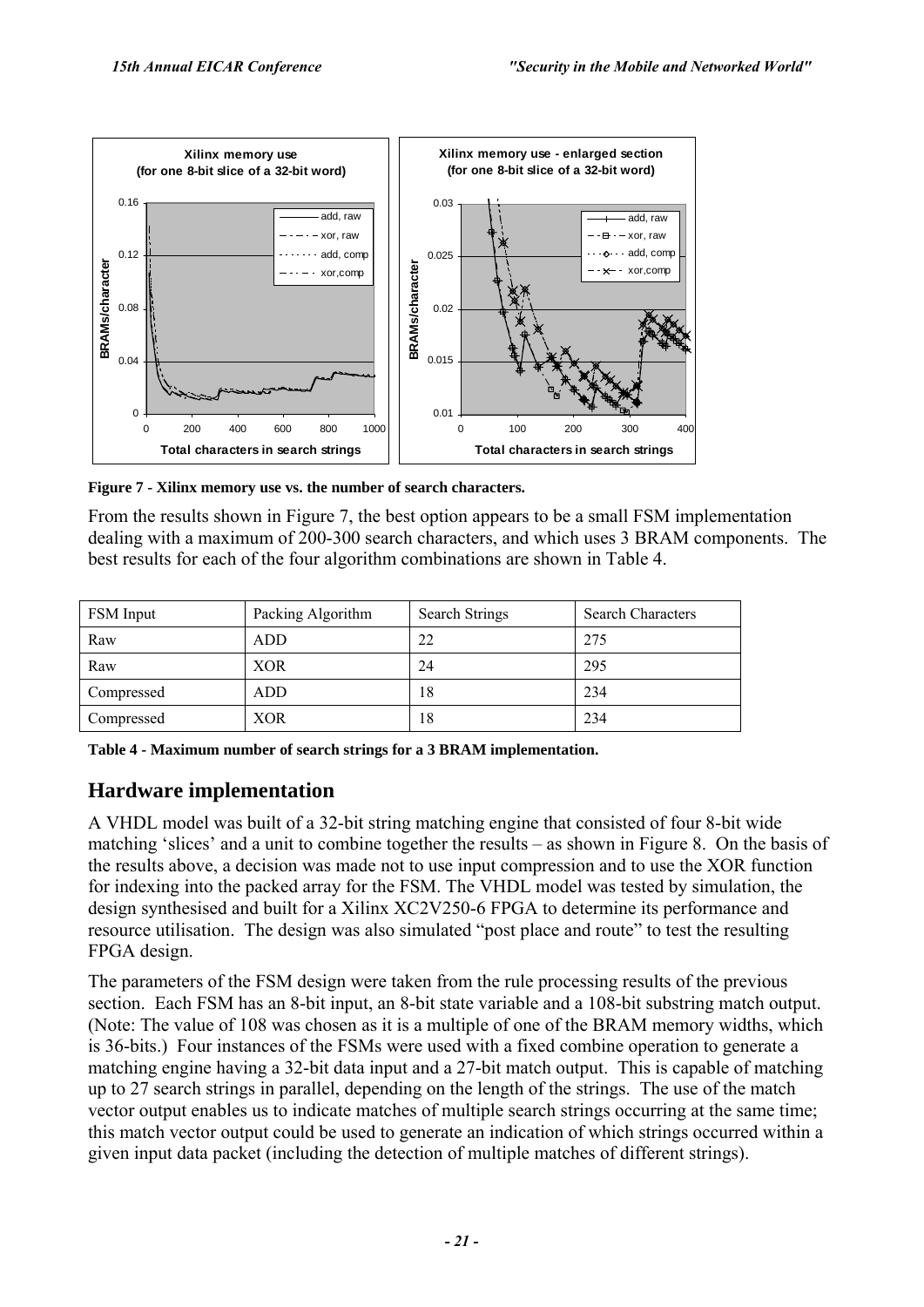

#### **Figure 8 - Matching Engine.**

#### **Performance and resource utilisation**

The VHDL model was first configured for using a bitwise XOR operator for the FSM table index operation and this gave a minimum clock cycle time of  $6.7$ ns  $(149 \text{ MHz})$  – given the 32-bit input, this corresponds to a search rate of around 4.7 Gbps.

The resources required for a Xilinx XC2V250-6 FPGA were as follows:

- 12 Block RAM components (out of a total of 24)
- 250 logic slices (out of a total of 1536)

We can see from the above, that the size of any design will be limited by the Block RAM resources. The FPGA component used as the target of these experiments is however by current standards rather small. Taking the top of the range Virtex4FX FPGA as a comparison, we should be able to fit 46 of these matching engines within the FPGA, using all of the BRAM resources and around 20% of the logic slices. This should enable us to perform a parallel search of around 900 search strings.

For comparison, the VHDL model was rebuilt to use an ADD operator for the packed array indexing and this gave a minimum clock cycle time of  $8.4 \text{ ns}$  (119 MHz – giving a 3.6 Gbps search rate). This confirms the earlier assertion that using the bitwise XOR operator for the packed array indexing would be faster than using ADD.

#### **Testing**

The design has been tested by simulation with a large set of artificial input data containing various combinations of the strings being searched for, including: isolated instances of search strings; combinations of search strings at various spacing and overlap; and some strings rearranged in all 24 variations of the byte ordering in a group of 4 bytes. These tests were repeated for all four byte alignments of the input data  $-\frac{1}{2}$  giving a total of 288 test cases. The results of the tests were compared with the expected outcomes to ensure that the search strings only matched as and when was expected. All tests passed correctly both for the original VHDL design and the post place and route simulations.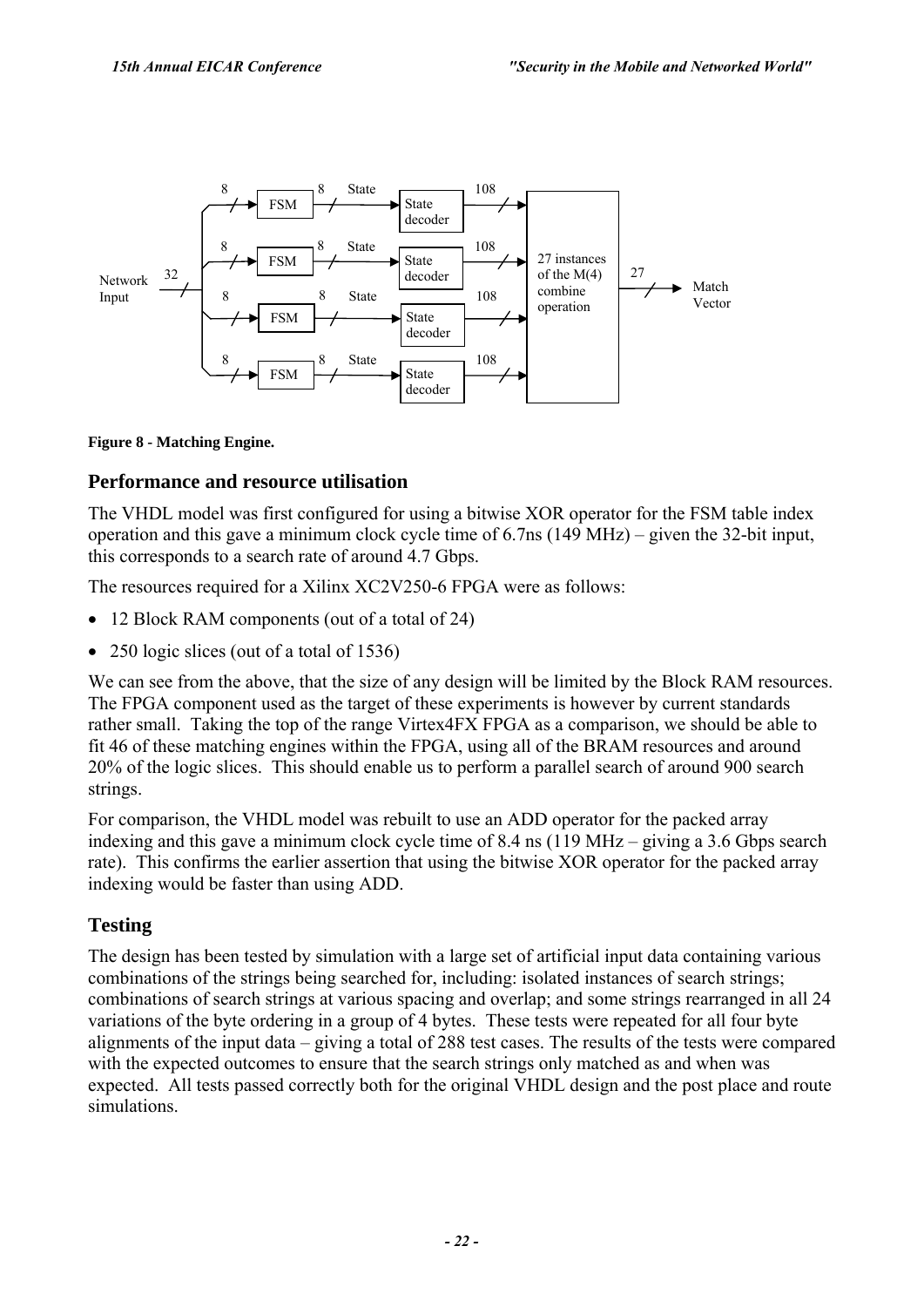| Pattern                           | Byte position that match occurs   |    |    |  |
|-----------------------------------|-----------------------------------|----|----|--|
|                                   | "cybercop" "gOrave" "login: root" |    |    |  |
| ----cybercop====================  | 12                                |    |    |  |
| ----ycebcrpo====================  |                                   |    |    |  |
| ----ybcecorp====================  |                                   |    |    |  |
| ----cybercybercop===============  | 16                                |    |    |  |
| ----q0rave======================  |                                   | 9  |    |  |
| ----login: root=================  |                                   |    | 14 |  |
| ----log0rave===================== |                                   | 11 |    |  |
| ----killogin: root==============  |                                   |    | 17 |  |

#### **Table 5 - A few of the test patterns used and the expected results.**

A few examples of patterns used to test matching and the expected results are shown in Table 5.

## **Conclusion**

This paper describes the design and simulation of a parallel algorithm for the implementation of high speed string matching; this uses fine-grained parallelism and performs matching of a search string by splitting the string into a set of interleaved substrings and then matching all of the substrings simultaneously.

We show that the FSM implementation technique described by (Sugawara et.al., 2004) can be modified by the use of bitwise XOR in place of ADD for the indexing operation to improve its performance. We also see that this implementation can be optimised in terms of resource utilisation by the choice of FSM size.

A VHDL model of a string matching engine based on the above ideas has been produced, synthesised and built for a Xilinx FPGA and tested via simulation. The results show a search rate of around 4.7 Gbps for a 32-bit input word. The design is table based and changes to the search strings can be made by generating new contents for the tables rather than having to generate a new  $logic$  design  $-$  this is particularly important for systems being updated in the field.

## **Future Work**

One area where the resources in this design could be reduced is in the state decoder table  $-\text{ which}$ accounts for 50% of the memory resources. This gives a substring match vector for the current state of the FSM – thus showing which substrings match in a given state. This table could be replaced with a piece of logic, but this would need to be rebuilt for every set of strings.

Further work is needed to see if the memory requirements for the state decoder can be decreased, possibly taking advantage of the redundancy that exists within this table. This could for example be replaced by a two stage decoder design. Finally it would also be interesting to see if any parts of the state decoder could be implemented as fixed logic.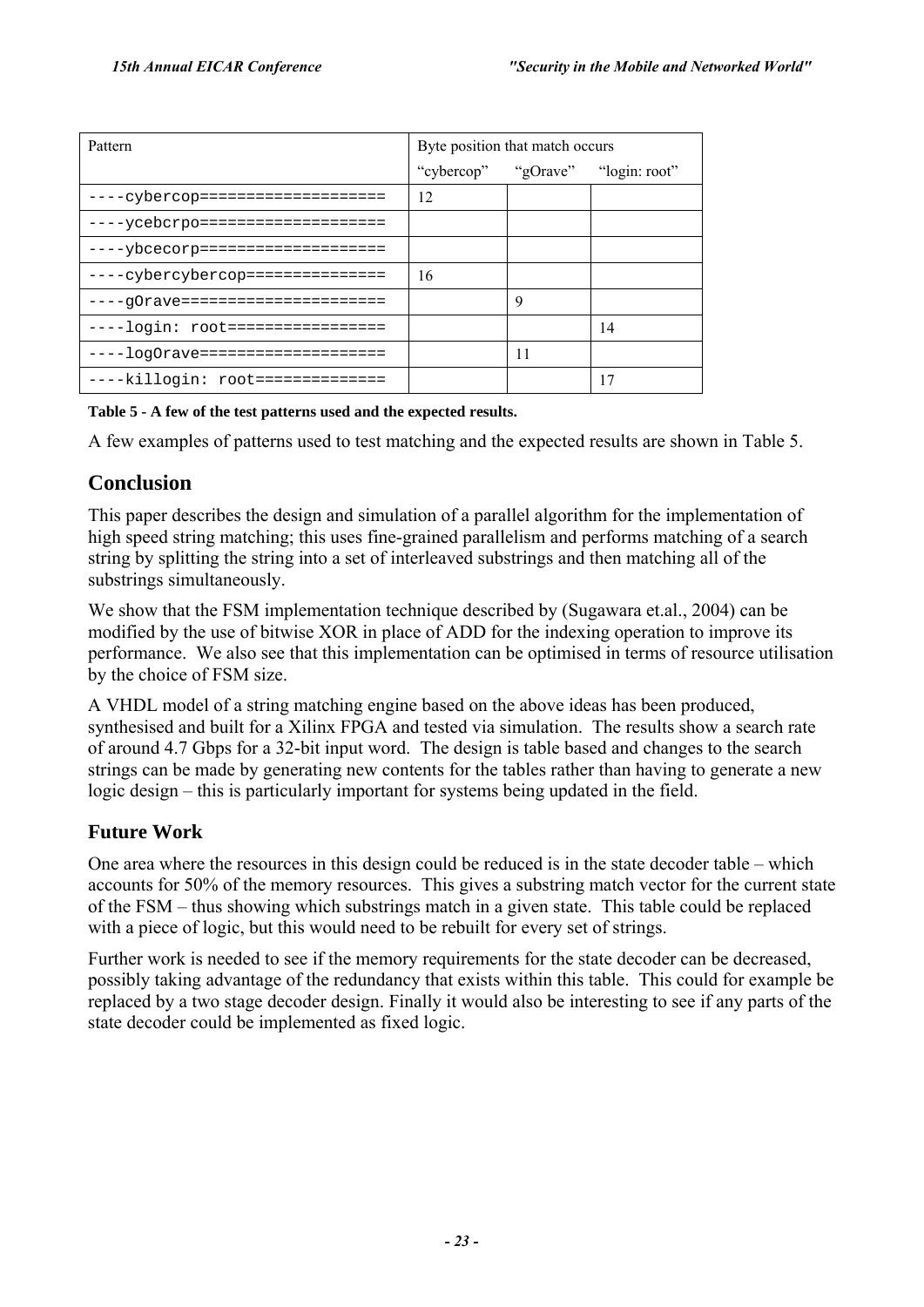## **References**

- Abbes, T., Bouhoula, A., & Rusinowitch, M. (2004). Protocol Analysis in Intrusion Detection Using Decision Tree. In proceedings of International Conference on Information Technology: Coding and Computing (ITCC'04), Volume 1 (pp. 404-408). Las Vegas, Nevada.
- Aho, A.V., & Corasick, M.J. (1975). Efficient string matching: an aid to bibliographic search. Communications of the ACM, 18(6), 333-340.
- Attig, M., & Lockwood, J.W. (2005). SIFT: Snort Intrusion Filter for TCP. In Proceedings of IEEE Symposium on High Performance Interconnects (Hot Interconnects-13). Stanford, California.
- Baker, Z.K., & Prasanna, V.K. (2004). A methodology for Synthesis of Efficient Intrusion Detection Systems on FPGAs. In proceedings of IEEE Symposium on Field-Programmable Custom Computing Machines FCCM í04. Napa, California.
- Boyer, R.S., & Moore, J.S. (1977). A Fast String Searching Algorithm. Communications of the Association for Computing Machinery, 20(10), 762-772.
- Cho, Y., & Mangione-Smith, W. (2004). Deep Packet Filter with Dedicated Logic and Read Only Memories. In proceedings of IEEE Symposium on Field-Programmable Custom Computing Machines FCCM '04. Napa, California.
- Clark, C., & Schimmel, D. (2004). Scalable Multi-Pattern Matching on High-Speed Networks. In proceedings of IEEE Symposium on Field-Programmable Custom Computing Machines FCCM í04. Napa, California.
- Fisk, M., & Varghese, G. (2001). An Analysis of Fast String Matching Applied to Content-Based Forwarding and Intrusion Detection (successor to UCSD TR CS2001-0670, UC San Diego, 2001). Retrieved 9 March 2006, from http://public.lanl.gov/mfisk/papers/setmatch-raid.pdf
- Franklin, R., Carver, D., & Hutchings, B.L. (2002). Assisting Network Intrusion Detection with Reconfigurable Hardware. In proceedings of IEEE Symposium on Field-Programmable Custom Computing Machines FCCM í02 (pp.111-120). Napa, California, USA.
- Hopcroft, J.E., Motwani, R., & Ullman, J.D. (2001). Introduction to Automata Theory, Languages and Computation, 2nd Edition : Addison Wesley.
- Iyer, S., Rao Kompella, R., Shelat, A. (2001). ClassiPi: An Architecture for fast and flexible Packet Classification. IEEE Network, 15(2), 33-41.
- Knuth, D.E., Morris J.H., & Pratt, V.B. (1977). Fast pattern matching in strings. SIAM Journal of Computing, 6(2), 323-350.
- Kruegel, C., & Toth, T. (2003). Using Decision Trees to Improve Signature-based Intrusion Detection. In Proceedings of the 6th Symposium on Recent Advances in Intrusion Detection (RAID2003), Lecture Notes in Computer Science, LNCS 2820 (pp. 173-191). Springer Verlag.
- Larsen, J., & Haile, J. (2001). Securing an Unpatchable Webserver ... HogWash. Retrieved 9 March 2006, from http://www.securityfocus.com/infocus/1208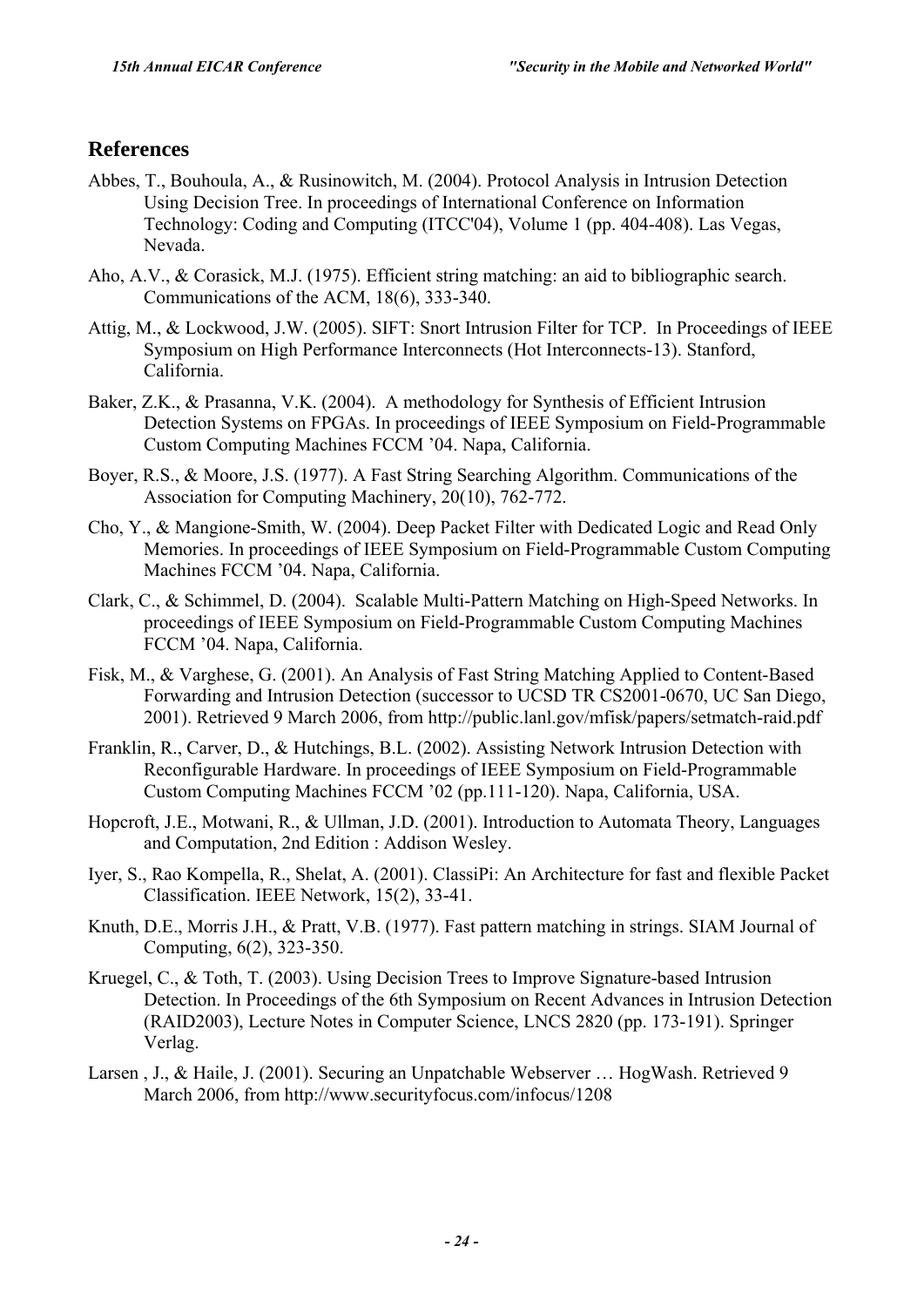- Moscola, J., Lockwood, J., Loui, R.P., & Pachos, M. (2003). Implementation of a content-scanning module for an internet firewall. In proceedings of IEEE Symposium on Field-Programmable Custom Computing Machines FCCM í03. Napa, California.
- Paul, O. (2004). Improving Distributed Firewalls Performance through Vertical Load Balancing. In proceedings of Third IFIP-TC6 Networking Conference, NETWORKING 2004, Lecture Notes in Computer Science, LNCS 3042 (pp. 25-37). Springer-Verlag.
- Roesch, M. (1999). Snort Lightweight Intrusion Detection for Networks. In proceedings of LISA '99: 13th Systems Administration Conference (pp. 229-238). Seattle, WA : USENIX.
- Sidhu, R. & Prasanna, V.K. (2001). Fast Regular Expression Matching using FPGAs. In proceedings of the 9th International IEEE symposium on FPGAs for Custom Computing Machines, FCCM'01. Rohnert Park, California, USA.
- Sugawara, Y., Inaba, M., & Hiraki, K. (2004). Over 10 Gbps String Matching Mechanism for Multi-stream Packet Scanning Systems. In proceedings of Field Programmable Logic and Applications, 14th International Conference, FPL 2004 (pp. 484-493). Springer-Verlag.
- Tan, L., & Sherwood, T. (2005). A High Throughput String Matching Architecture for Intrusion Detection and Prevention. In the proceedings of the 32nd Annual International Symposium on Computer Architecture (ISCA 2005). Madison, Wisconsin, USA.
- Tripp, G. (2005). A finite-state-machine based string matching system for intrusion detection on high-speed networks. In Paul Turner and Vlasti Broucek, editors, EICAR Conference Best Paper Proceedings, (pp. 26-40). Saint Julians, Malta : EICAR.
- Xilinx Virtex-II Platform FPGAs: Complete Data Sheet Product Specification. (2005). Xilinx Inc. Retrieved 9 March 2006 from http://direct.xilinx.com/bvdocs/publications/ds031.pdf